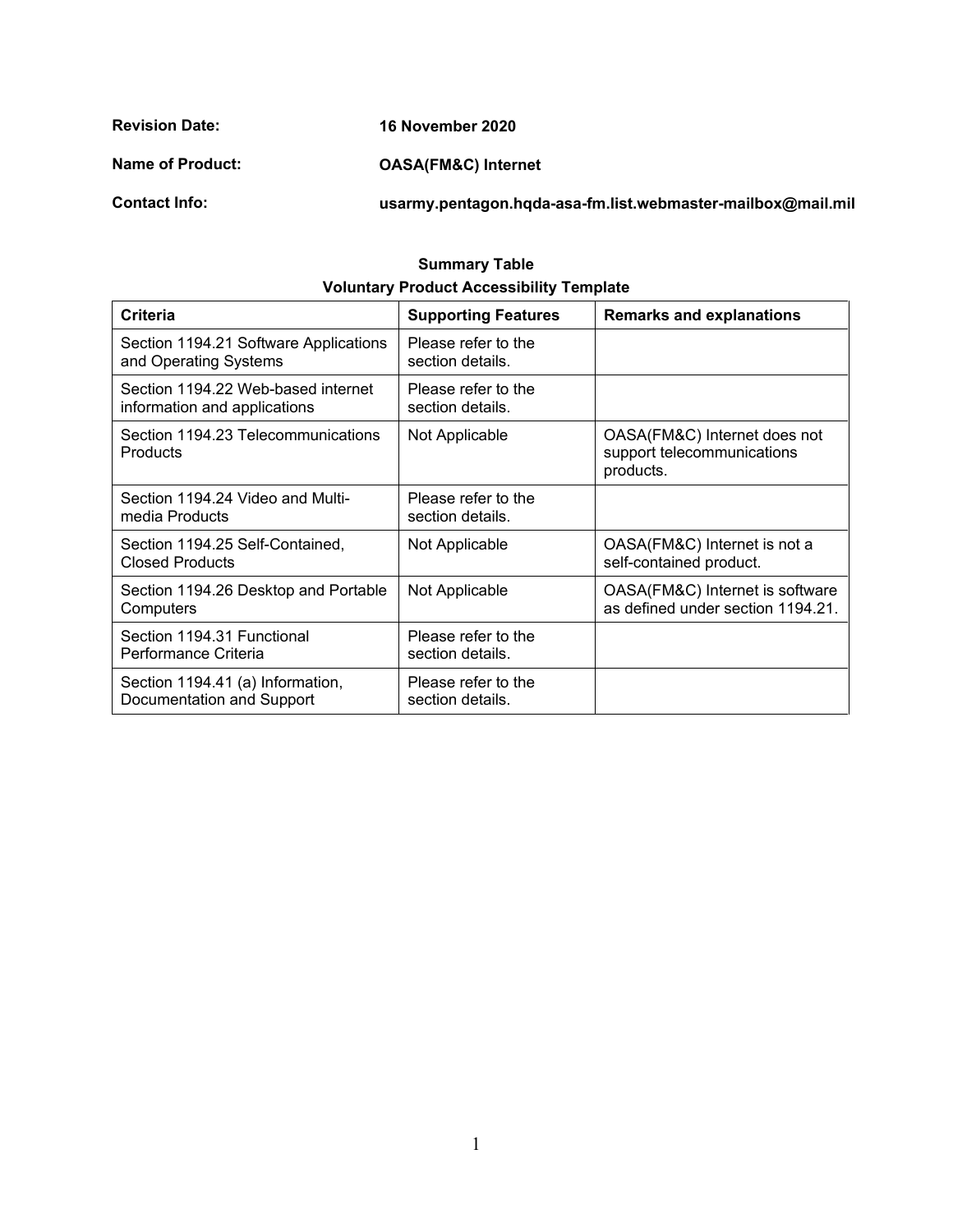#### **Section 1194.21 Software Applications and Operating Systems - Detail Voluntary Product Accessibility Template**

| <b>Criteria</b>                                                                                                                                                                                                                                                                                                                                                                                                                                                                                                                                                                                | <b>Supporting Features</b> | <b>Remarks and explanations</b> |
|------------------------------------------------------------------------------------------------------------------------------------------------------------------------------------------------------------------------------------------------------------------------------------------------------------------------------------------------------------------------------------------------------------------------------------------------------------------------------------------------------------------------------------------------------------------------------------------------|----------------------------|---------------------------------|
| (a) When software is designed to run on<br>a system that has a keyboard, product<br>functions shall be executable from a<br>keyboard where the function itself or the<br>result of performing a function can be<br>discerned textually.                                                                                                                                                                                                                                                                                                                                                        | <b>Supported</b>           |                                 |
| (b) Applications shall not disrupt or<br>disable activated features of other<br>products that are identified as<br>accessibility features, where those<br>features are developed and<br>documented according to industry<br>standards. Applications also shall not<br>disrupt or disable activated features of<br>any operating system that are identified<br>as accessibility features where the<br>application programming interface for<br>those accessibility features has been<br>documented by the manufacturer of the<br>operating system and is available to the<br>product developer. | <b>Supported</b>           |                                 |
| (c) A well-defined on-screen indication<br>of the current focus shall be provided<br>that moves among interactive interface<br>elements as the input focus changes.<br>The focus shall be programmatically<br>exposed so that Assistive Technology<br>can track focus and focus changes.                                                                                                                                                                                                                                                                                                       | <b>Supported</b>           |                                 |
| (d) Sufficient information about a user<br>interface element including the identity,<br>operation and state of the element shall<br>be available to Assistive Technology.<br>When an image represents a program<br>element, the information conveyed by<br>the image must also be available in text.                                                                                                                                                                                                                                                                                           | <b>Supported</b>           |                                 |
| (e) When bitmap images are used to<br>identify controls, status indicators, or<br>other programmatic elements, the<br>meaning assigned to those images shall<br>be consistent throughout an<br>application's performance.                                                                                                                                                                                                                                                                                                                                                                      | <b>Supported</b>           |                                 |
| (f) Textual information shall be provided<br>through operating system functions for<br>displaying text. The minimum<br>information that shall be made available<br>is text content, text input caret location,<br>and text attributes.                                                                                                                                                                                                                                                                                                                                                         | <b>Supported</b>           |                                 |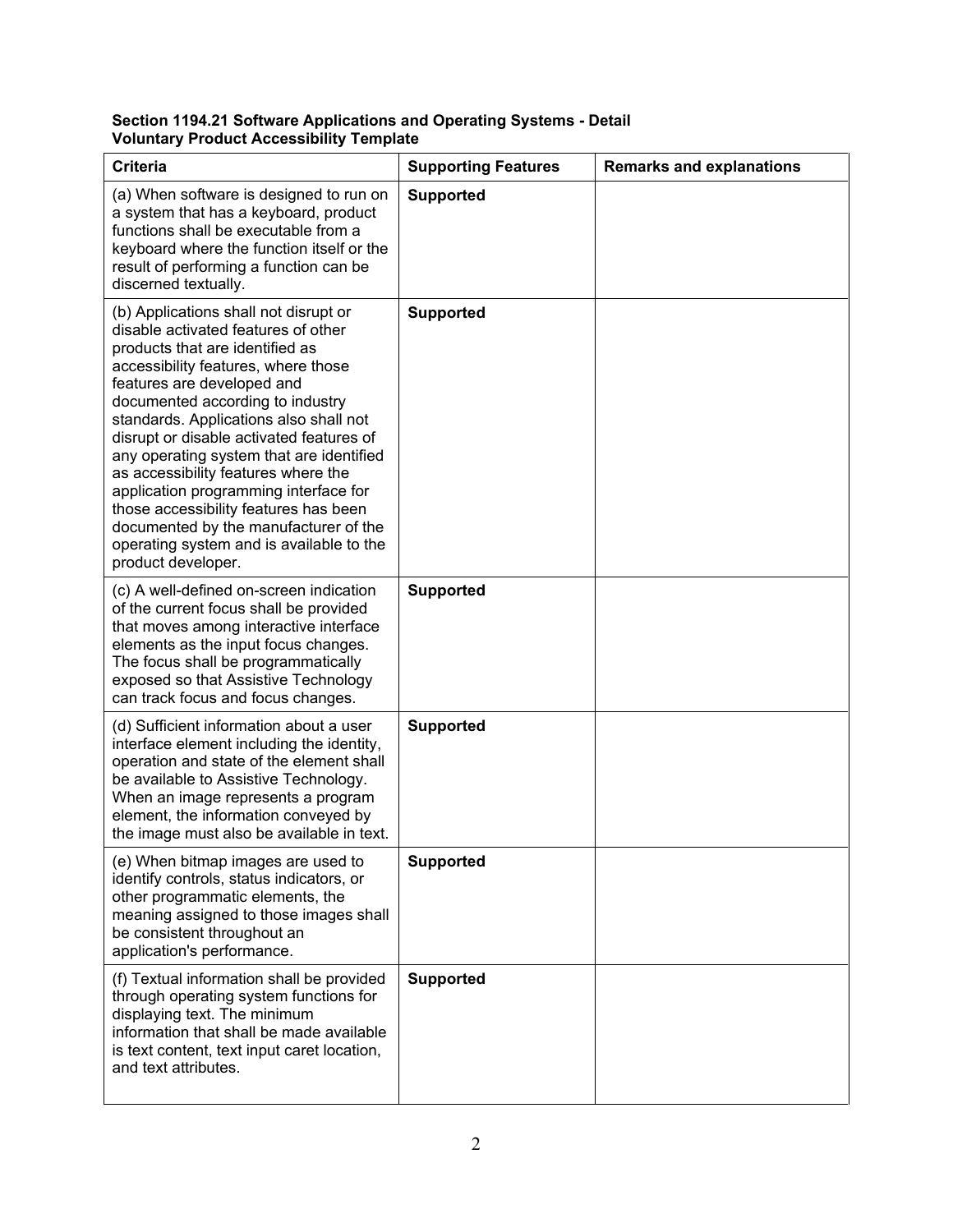| <b>Criteria</b>                                                                                                                                                                                                                                               | <b>Supporting Features</b> | <b>Remarks and explanations</b> |
|---------------------------------------------------------------------------------------------------------------------------------------------------------------------------------------------------------------------------------------------------------------|----------------------------|---------------------------------|
| (g) Applications shall not override user<br>selected contrast and color selections<br>and other individual display attributes.                                                                                                                                | <b>Supported</b>           |                                 |
| (h) When animation is displayed, the<br>information shall be displayable in at<br>least one non-animated presentation<br>mode at the option of the user.                                                                                                      | <b>Supported</b>           |                                 |
| (i) Color coding shall not be used as the<br>only means of conveying information,<br>indicating an action, prompting a<br>response, or distinguishing a visual<br>element.                                                                                    | <b>Supported</b>           |                                 |
| (i) When a product permits a user to<br>adjust color and contrast settings, a<br>variety of color selections capable of<br>producing a range of contrast levels<br>shall be provided.                                                                         | <b>Supported</b>           |                                 |
| (k) Software shall not use flashing or<br>blinking text, objects, or other elements<br>having a flash or blink frequency greater<br>than 2 Hz and lower than 55 Hz.                                                                                           | <b>Supported</b>           |                                 |
| (I) When electronic forms are used, the<br>form shall allow people using Assistive<br>Technology to access the information,<br>field elements, and functionality required<br>for completion and submission of the<br>form, including all directions and cues. | <b>Supported</b>           |                                 |

# **Section 1194.22 Web-based Internet information and applications - Detail**

### **Voluntary Product Accessibility Template**

| Criteria                                                                                                                                                  | <b>Supporting Features</b> | <b>Remarks and explanations</b> |
|-----------------------------------------------------------------------------------------------------------------------------------------------------------|----------------------------|---------------------------------|
| (a) A text equivalent for every non-text<br>element shall be provided (e.g., via "alt",<br>"longdesc", or in element content).                            | <b>Supported</b>           |                                 |
| (b) Equivalent alternatives for any multimedia<br>presentation shall be synchronized with the<br>presentation.                                            | Not applicable             |                                 |
| (c) Web pages shall be designed so that all<br>information conveyed with color is also<br>available without color, for example from<br>context or markup. | <b>Supported</b>           |                                 |
| (d) Documents shall be organized so they<br>are readable without requiring an associated<br>style sheet.                                                  | <b>Supported</b>           |                                 |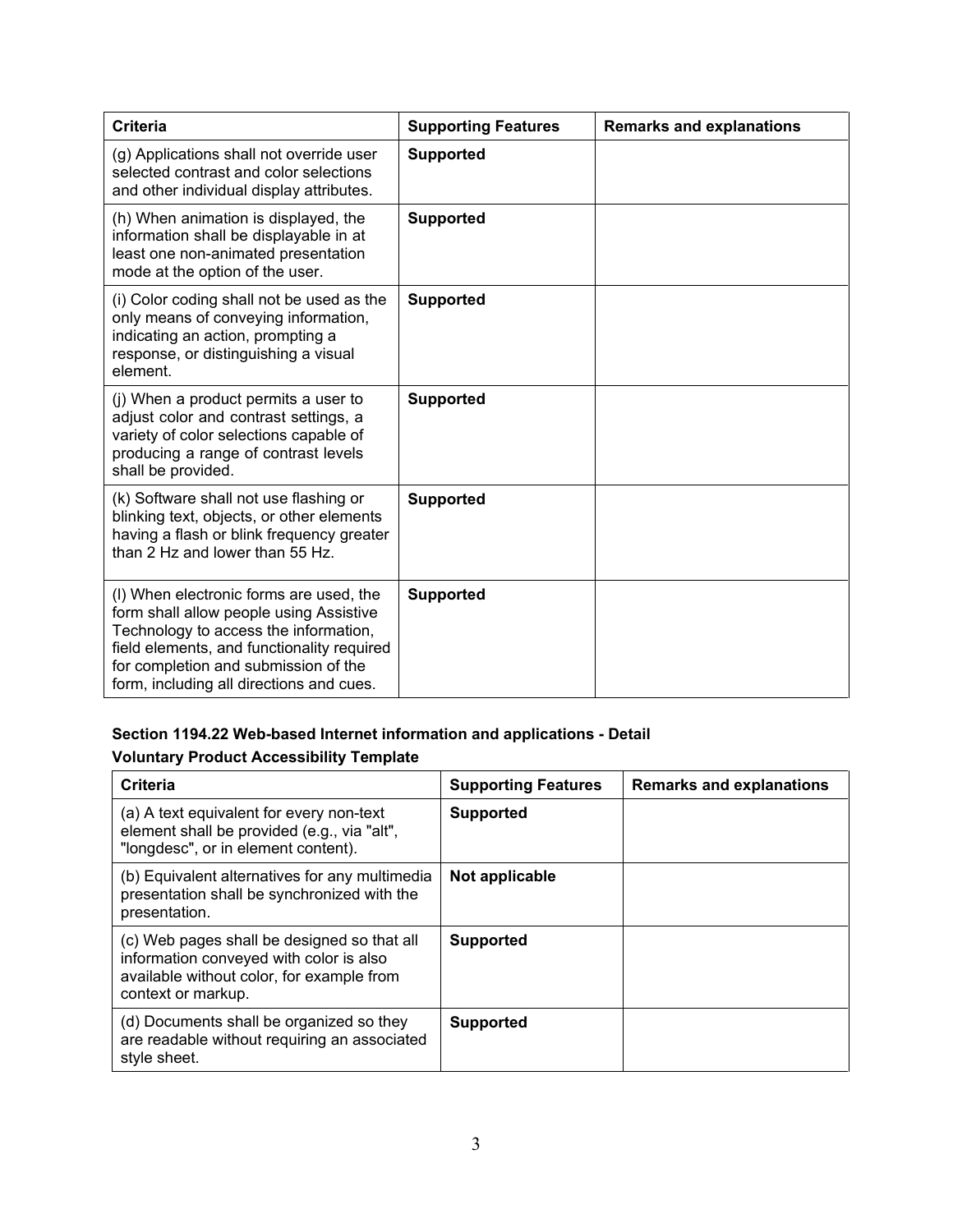| <b>Criteria</b>                                                                                                                                                                                                                                                                                                       | <b>Supporting Features</b> | <b>Remarks and explanations</b> |
|-----------------------------------------------------------------------------------------------------------------------------------------------------------------------------------------------------------------------------------------------------------------------------------------------------------------------|----------------------------|---------------------------------|
| (e) Redundant text links shall be provided for<br>each active region of a server-side image<br>map.                                                                                                                                                                                                                   | <b>Supported</b>           |                                 |
| (f) Client-side image maps shall be provided<br>instead of server-side image maps except<br>where the regions cannot be defined with an<br>available geometric shape.                                                                                                                                                 | <b>Supported</b>           |                                 |
| (g) Row and column headers shall be<br>identified for data tables.                                                                                                                                                                                                                                                    | <b>Supported</b>           |                                 |
| (h) Markup shall be used to associate data<br>cells and header cells for data tables that<br>have two or more logical levels of row or<br>column headers.                                                                                                                                                             | <b>Supported</b>           |                                 |
| (i) Frames shall be titled with text that<br>facilitates frame identification and navigation                                                                                                                                                                                                                          | Not applicable             |                                 |
| (j) Pages shall be designed to avoid causing<br>the screen to flicker with a frequency greater<br>than 2 Hz and lower than 55 Hz.                                                                                                                                                                                     | <b>Supported</b>           |                                 |
| (k) A text-only page, with equivalent<br>information or functionality, shall be provided<br>to make a web site comply with the<br>provisions of this part, when compliance<br>cannot be accomplished in any other way.<br>The content of the text-only page shall be<br>updated whenever the primary page<br>changes. | <b>Supported</b>           |                                 |
| (I) When pages utilize scripting languages to<br>display content, or to create interface<br>elements, the information provided by the<br>script shall be identified with functional text<br>that can be read by Assistive Technology.                                                                                 | Not applicable             |                                 |
| (m) When a web page requires that an<br>applet, plug-in or other application be present<br>on the client system to interpret page<br>content, the page must provide a link to a<br>plug-in or applet that complies with<br>§1194.21(a) through (I).                                                                   | Not applicable             |                                 |
| (n) When electronic forms are designed to be<br>completed on-line, the form shall allow<br>people using Assistive Technology to access<br>the information, field elements, and<br>functionality required for completion and<br>submission of the form, including all<br>directions and cues.                          | <b>Supported</b>           |                                 |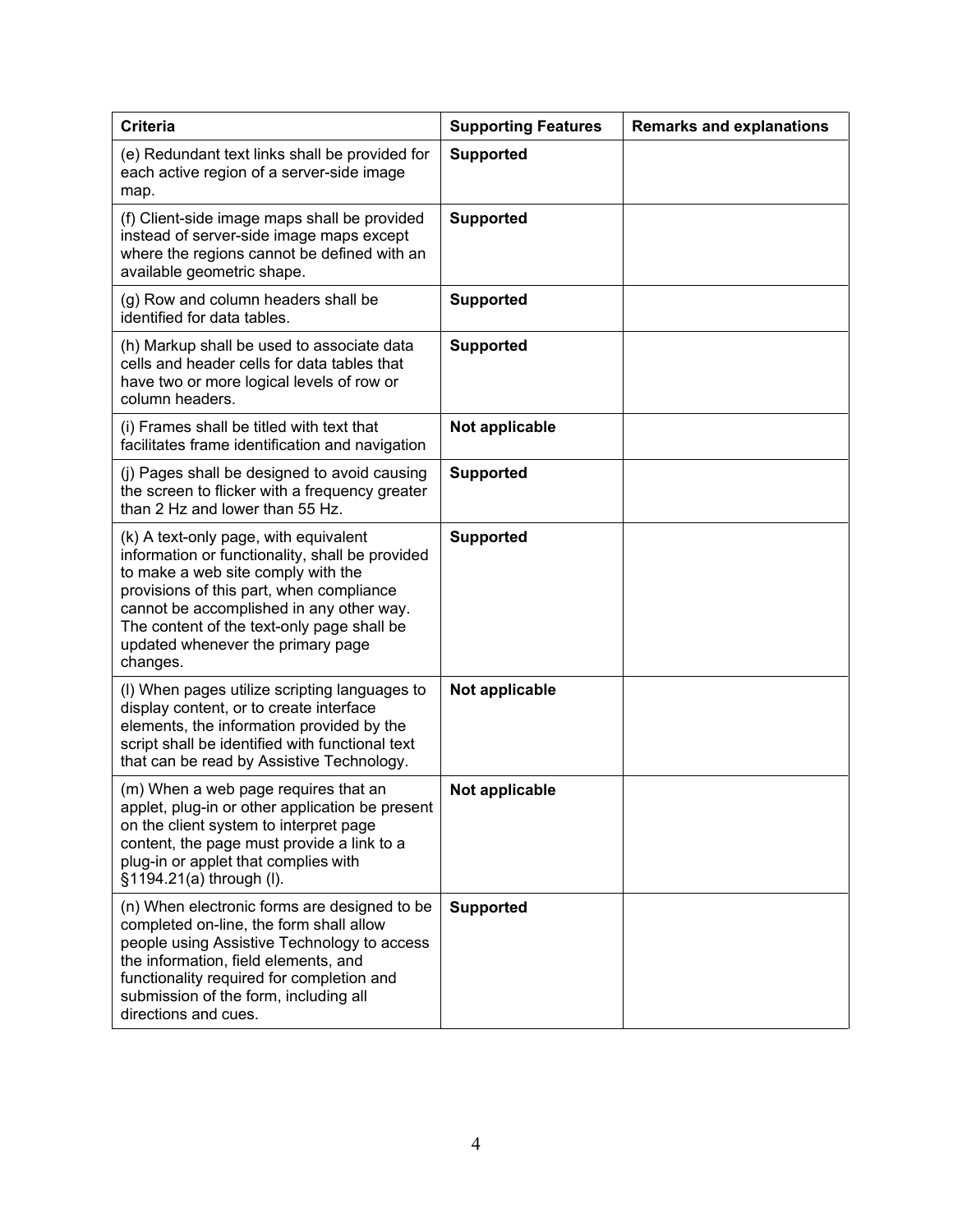| <b>Criteria</b>                                                                                                                     | <b>Supporting Features</b> | <b>Remarks and explanations</b> |
|-------------------------------------------------------------------------------------------------------------------------------------|----------------------------|---------------------------------|
| (o) A method shall be provided that permits<br>users to skip repetitive navigation links.                                           | <b>Supported</b>           |                                 |
| (p) When a timed response is required, the<br>user shall be alerted and given sufficient time<br>to indicate more time is required. | <b>Supported</b>           |                                 |

# **Section 1194.24 Video and Multi-media Products- Detail**

# **Voluntary Product Accessibility Template**

| <b>Criteria</b>                                                                                                                                                                                                                                                                                                                                                                                                                                                                                                                                                                                                                                                                                                                                                                                                                                                                                                                                       | <b>Supporting Features</b> | <b>Remarks and explanations</b>                             |
|-------------------------------------------------------------------------------------------------------------------------------------------------------------------------------------------------------------------------------------------------------------------------------------------------------------------------------------------------------------------------------------------------------------------------------------------------------------------------------------------------------------------------------------------------------------------------------------------------------------------------------------------------------------------------------------------------------------------------------------------------------------------------------------------------------------------------------------------------------------------------------------------------------------------------------------------------------|----------------------------|-------------------------------------------------------------|
| (a) All analog television displays 13 inches<br>and larger, and computer equipment that<br>includes analog television receiver or<br>display circuitry, shall be equipped with<br>caption decoder circuitry which<br>appropriately receives, decodes, and<br>displays closed captions from broadcast,<br>cable, videotape, and DVD signals. As soon<br>as practicable, but not later than July 1,<br>2002, widescreen digital television (DTV)<br>displays measuring at least 7.8 inches<br>vertically, DTV sets with conventional<br>displays measuring at least 13 inches<br>vertically, and stand-alone DTV tuners,<br>whether or not they are marketed with<br>display screens, and computer equipment<br>that includes DTV receiver or display<br>circuitry, shall be equipped with caption<br>decoder circuitry which appropriately<br>receives, decodes, and displays closed<br>captions from broadcast, cable, videotape,<br>and DVD signals. | <b>Not Applicable</b>      | Television equipment is not in<br>the scope of this program |
| (b) Television tuners, including tuner cards<br>for use in computers, shall be equipped<br>with secondary audio program playback<br>circuitry.                                                                                                                                                                                                                                                                                                                                                                                                                                                                                                                                                                                                                                                                                                                                                                                                        | <b>Not Applicable</b>      | Television tuners are not in<br>the scope of this program.  |
| (c) All training and informational video and<br>multimedia productions which support the<br>agency's mission, regardless of format, that<br>contain speech or other audio information<br>necessary for the comprehension of the<br>content, shall be open or closed captioned.                                                                                                                                                                                                                                                                                                                                                                                                                                                                                                                                                                                                                                                                        | <b>Supported</b>           | All available audio files have<br>transcripts available     |
| (d) All training and informational video and<br>multimedia productions which support the<br>agency's mission, regardless of format, that<br>contain visual information necessary for the<br>comprehension of the content, shall be<br>audio described                                                                                                                                                                                                                                                                                                                                                                                                                                                                                                                                                                                                                                                                                                 | <b>Not Applicable</b>      | No video content exists on the<br>OASA(FM&C) Internet       |
| (e) Display or presentation of alternate text<br>presentation or audio descriptions shall be<br>user-selectable unless permanent.                                                                                                                                                                                                                                                                                                                                                                                                                                                                                                                                                                                                                                                                                                                                                                                                                     | <b>Not Applicable</b>      | All presentation is permanent                               |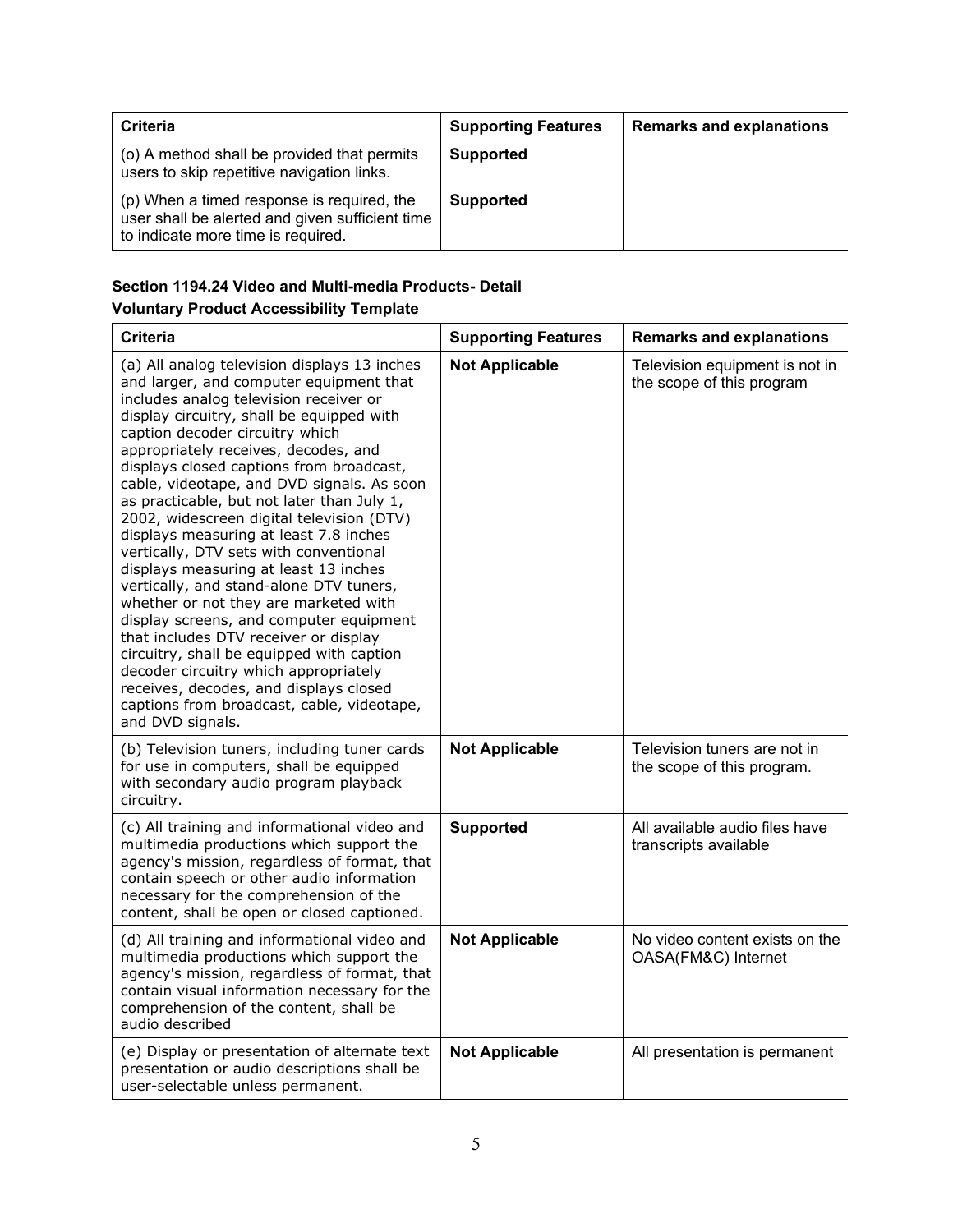#### **Section 1194.31 Functional Performance Criteria - Detail Voluntary Product Accessibility Template**

| <b>Criteria</b>                                                                                                                                                                                                                                                                                                                  | <b>Supporting Features</b> | <b>Remarks and explanations</b>                                                                                       |
|----------------------------------------------------------------------------------------------------------------------------------------------------------------------------------------------------------------------------------------------------------------------------------------------------------------------------------|----------------------------|-----------------------------------------------------------------------------------------------------------------------|
| (a) At least one mode of operation and<br>information retrieval that does not require<br>user vision shall be provided, or support for<br>Assistive Technology used by people who<br>are blind or visually impaired shall be<br>provided.                                                                                        | <b>Supported</b>           |                                                                                                                       |
| (b) At least one mode of operation and<br>information retrieval that does not require<br>visual acuity greater than 20/70 shall be<br>provided in audio and enlarged print output<br>working together or independently, or<br>support for Assistive Technology used by<br>people who are visually impaired shall be<br>provided. | <b>Supported</b>           |                                                                                                                       |
| (c) At least one mode of operation and<br>information retrieval that does not require<br>user hearing shall be provided, or support for<br>Assistive Technology used by people who<br>are deaf or hard of hearing shall be provided                                                                                              | <b>Supported</b>           |                                                                                                                       |
| (d) Where audio information is important for<br>the use of a product, at least one mode of<br>operation and information retrieval shall be<br>provided in an enhanced auditory fashion, or<br>support for assistive hearing devices shall be<br>provided.                                                                        | <b>Not Applicable</b>      | No video content exists on the<br>OASA(FM&C) Internet                                                                 |
| (e) At least one mode of operation and<br>information retrieval that does not require<br>user speech shall be provided, or support for<br>Assistive Technology used by people with<br>disabilities shall be provided.                                                                                                            | <b>Not Applicable</b>      | <b>OASA(FM&amp;C) Internet does</b><br>not require speech.                                                            |
| (f) At least one mode of operation and<br>information retrieval that does not require<br>fine motor control or simultaneous actions<br>and that is operable with limited reach and<br>strength shall be provided.                                                                                                                | <b>Not Applicable</b>      | <b>OASA(FM&amp;C) Internet</b><br>supports operating system<br>tools and other assistive<br>technologies such as JAWS |

### **Section 1194.41 Information, Documentation, and Support - Detail Voluntary Product Accessibility Template**

| <b>Criteria</b>                                                                                                    | <b>Supporting Features</b> | <b>Remarks and explanations</b> |
|--------------------------------------------------------------------------------------------------------------------|----------------------------|---------------------------------|
| Section 1194.41 (a) Product Support<br>Documentation provided to end-users<br>shall be made available in alternate | <b>Supported</b>           |                                 |